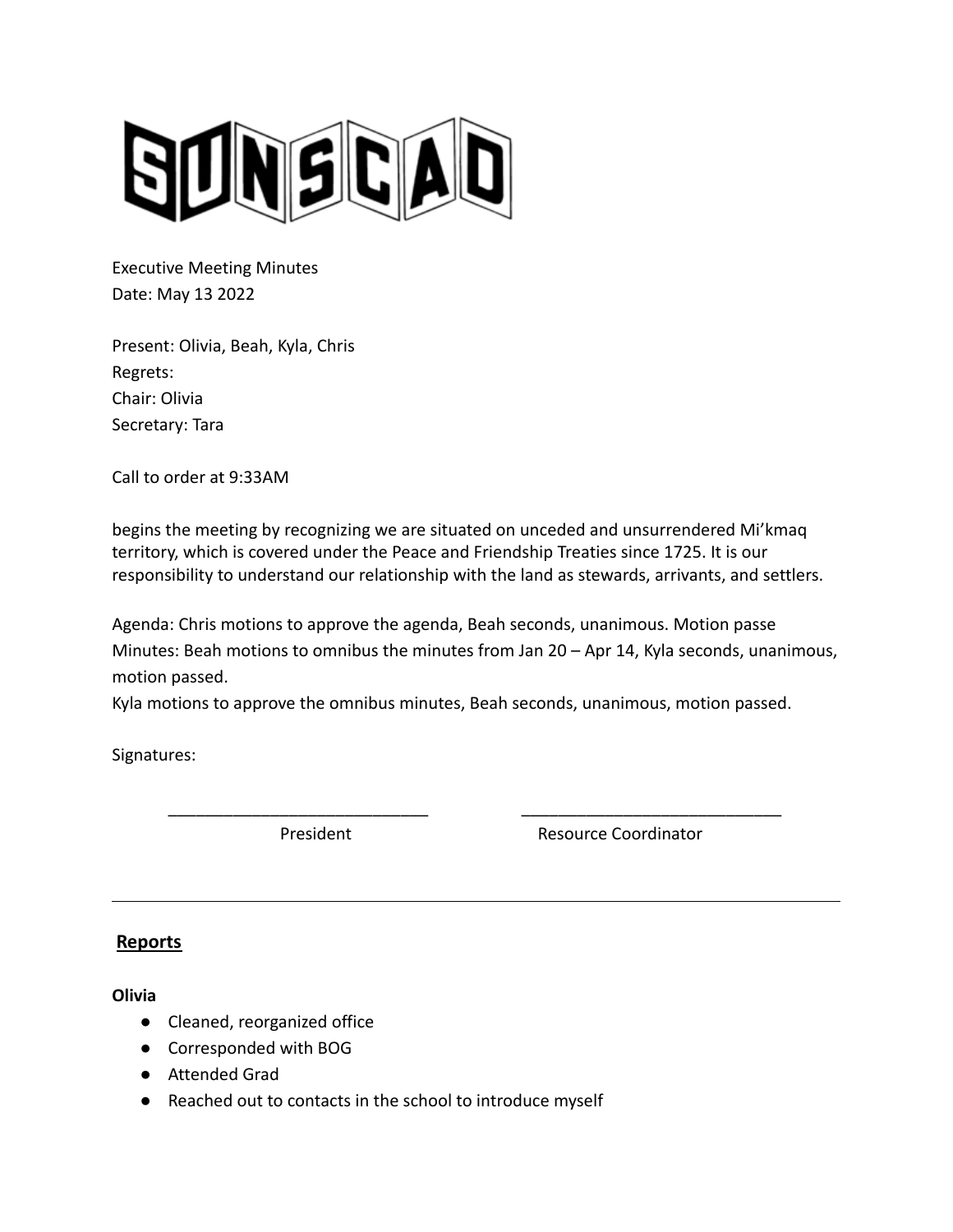- Postered regarding SUNSCAD in the process of transitioning to a new exec
- Met with exec individually

## **Beah**

- Meeting with Olivia to talk about ideas and the postion
- Reached out to James regarding Roof to use for events/garden
- Did project and events research regarding community garden, pit firing maybe with beach trip etc…

## **Kyla**

- Watched last weeks meeting. Sorry to have missed it, but was traveling.
- e-mails
- Reached out to James
- Contacted Beah to try go over sharing responsibilities
- Met with Peggy (new president of NSCAD)
- Started posting to Instagram and did some online stuff
- Met with Olivia to go over position
- Went to bank appointment

# **Chris**

- e-mails
- made a small attempt to clean up love dumpster. Still need lots of work
- Reviewed the budget
- Met with Olivia
- Went to bank appointment

## **SUNSCAD Designer**

Olivia wants to discuss the amount to pay for a designer for the summer. Chris has more questions about what the actual job would consist of.

Designer description: Designer to make for a cohesive online presence. To help with working with the VP Internal to create template designs. And to look at our website.

More discussion regarding the honorarium occurred.

Olivia motions to pay the designer \$500/month, Beah, seconds Unanimous motion passes. **VP External/Internal Responsibilities**